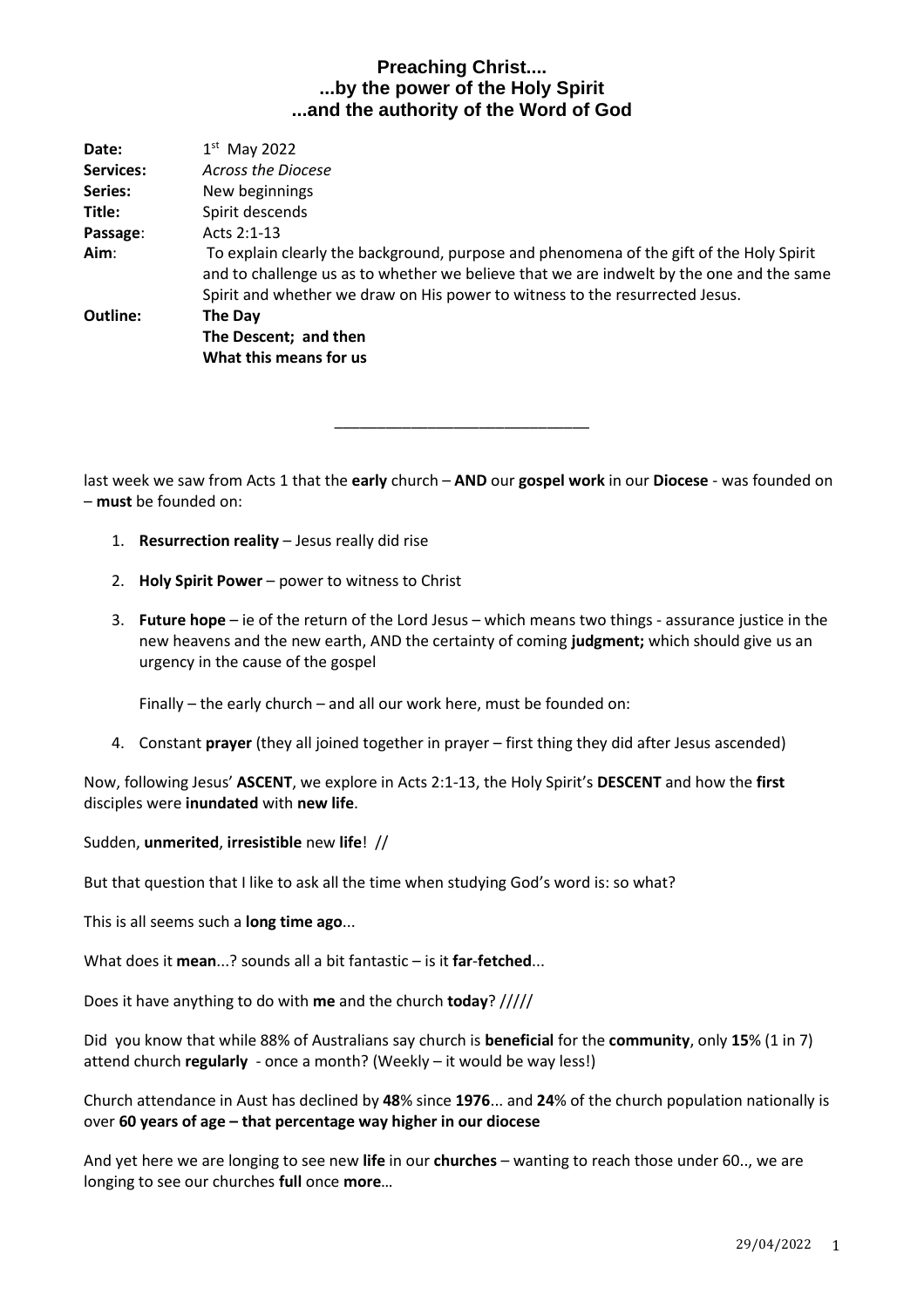Are we **mad**?? //

Are we setting ourselves up to **fail**? //

IF THERE WAS NO **HOLY SPIRIT** – that **may** well be the **case**...!

But God did send his Spirit and he empowers Christians today – and he empowers the work of the gospel and the mission of the church TODAY!

So let's look at Acts 2:1-13 and God's amazing **gift** of His Spirit, by exploring the significance of

- 1. The **Day**
- 2. The **Descent**; and then by asking
- 3. What does this **mean**?

### **1. The Day –** the day of Pentecost

So ch 2 v1: *When the day of Pentecost came they were all together in one place.*

**All together: how many?** – 1:15 – 120 (now – that's not the total sum of all believers... you'll recall in 1 Cor 15 – Jesus appeared to more than 500 people at one time)... but i120 was the total in **Jerusalem** at this time.

They were gathered there **50 days** after the **Passover** – and of course - **50 days** after the **crucifixion** of **Jesus** for a feast that was pre-existing in the life of Israel.

So Pentecost wasn't invented when the Holy Spirit came, Pentecost was a long-standing festival, otherwise known as the Festival of weeks

What was this feast about? - The very first time this day was called, was **50 days** after the Israelites had escaped from **Egypt**!

It was the celebration of **Moses** and the chosen **people, upon** encountering **God** on **Mt Sinai**.

At that encounter they received the **laws** by which they, the chosen people should **respond** to God's **gracious** and powerful **rescue – redemption -** from **Egypt**

At that encounter, the people of God were **consecrated** – ie 'set aside for a special purpose' - set aside **as His chosen people –** to show the rest of the world the brilliant nature of being in a relationship with God.

So the **original** day of Pentecost, marked an **end** to the old time of being subdued by the Egyptians and under slavery, to the rescuing of the people where they were free to serve the Lord in freedom.

It was in itself, a day of **amazing** and real **encounter** with **God**. //

It was a day when people **celebrated** and God **celebrated** with them by saying:

### *I will be your God and you will be my people!* **///**

It was both an **end** and a **beginning**; the leaving-behind of that which was **past** (**Egypt and slavery**) and the launching forth into that which was **starting** (**freedom to serve God in the land he was to give them**)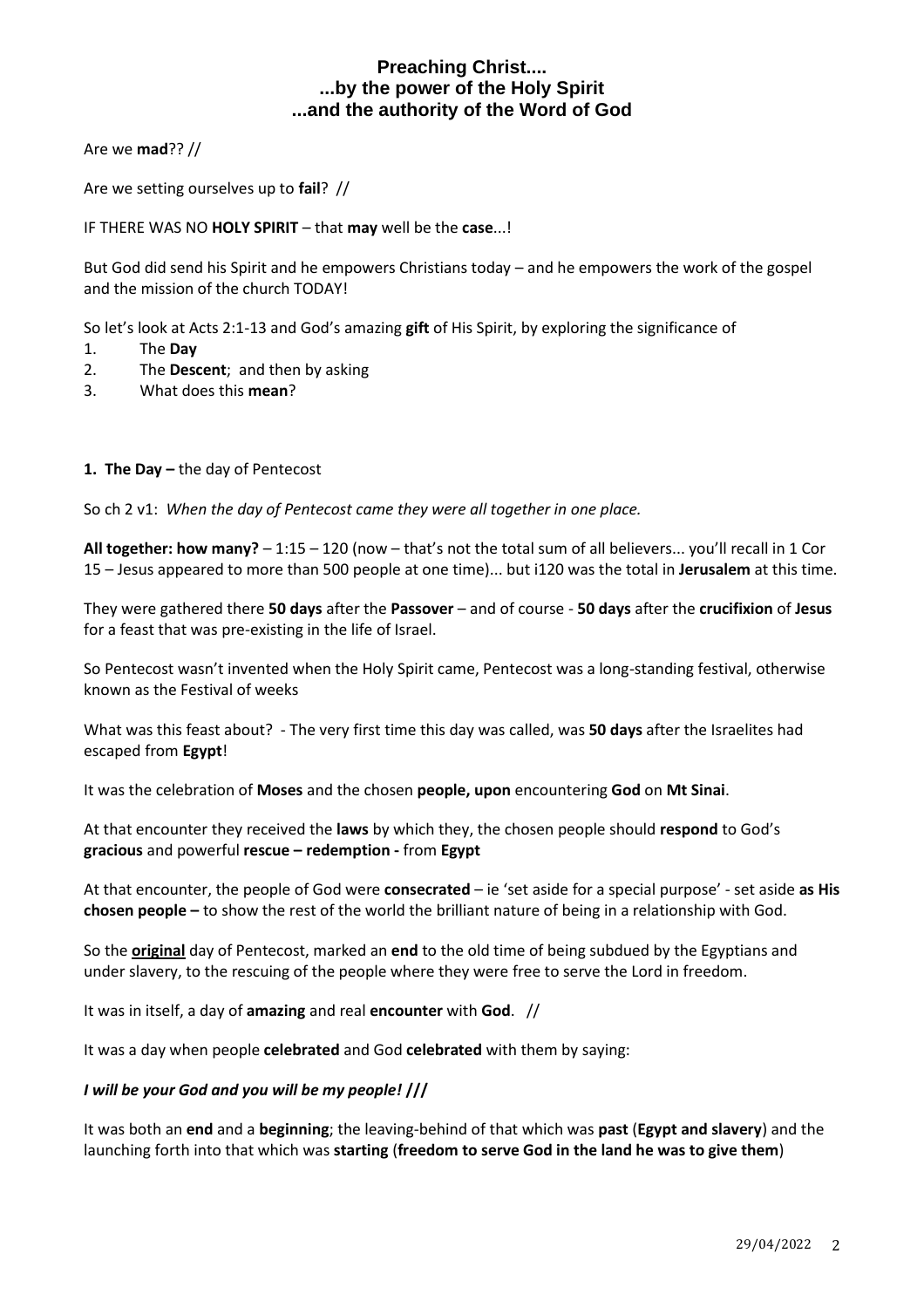The book of Jubilees, a Jewish text written 150 years before Christ portrayed this day as a '…pregnant moment in the life of the people of God…Pentecost/festival of weeks was seen as a moment when gestation ceases and birthing occurs….'

So it was already a day when new birth was celebrated – new birth as the people of God

And it was **THAT** feast which the 120 Jerusalem believers were gathered to celebrate

And what a **great day then** for the **Holy Spirit to descend** and once **AGAIN** bring an end to the **old** and a beginning of something **new**. To **commission** his people **once more**

**End** to slavery to **sin and death**.

**The beginning** of **new life of service** in the service of the risen **Christ**

It was a **brand new day in the life of Jesus' disciples**. It was in fact the **birth** of the **church**.

Now, as the **Passover** festival had been superseded by the **Lord's supper**, so was the day of **Pentecost** was superseded by the **Gift** of the **Holy Spirit – a day we now celebrate annually – which we'll do on 5th June**! //

Let's look secondly at:

### **2. The Descent**

So the power **promised** by Jesus in Acts chapter 1 verses 5 and 8 and in Luke 24:49 now comes upon the believers.

We saw last week - it was a power to **witness** to the **resurrection** - and at Pentecost, this power emerged in an a **most wonderful way!**

Look with me at verses 2-3:

*"Suddenly a sound like the blowing of a violent wind came from heaven and filled the whole house where they were sitting. They saw what seemed to be tongues of fire that separated and came to rest on each of them."*

The original language will help us to understand what those present would have understood – for the Greek word used is translated elsewhere as 'breath' (Acts 17:25)... you will recall John 20:22 – where Jesus breathes on his disciples and they receive the Holy Spirit (although another word is actually used there)

So what is happening here is that God is breathing LIFE into his people.

And the tongues of flames were not just **sparks** or a small **flare** that is often portrayed in classical art - they were a mighty **flame** which came and **separated** and **rested** on **each** of those **present**…

Those there who knew their Scriptures that day, knew that from time to time, the Spirit of God had **made himself known** in **visible, audible and tangible ways**. //

• **Moses** encountered God in a **burning bush**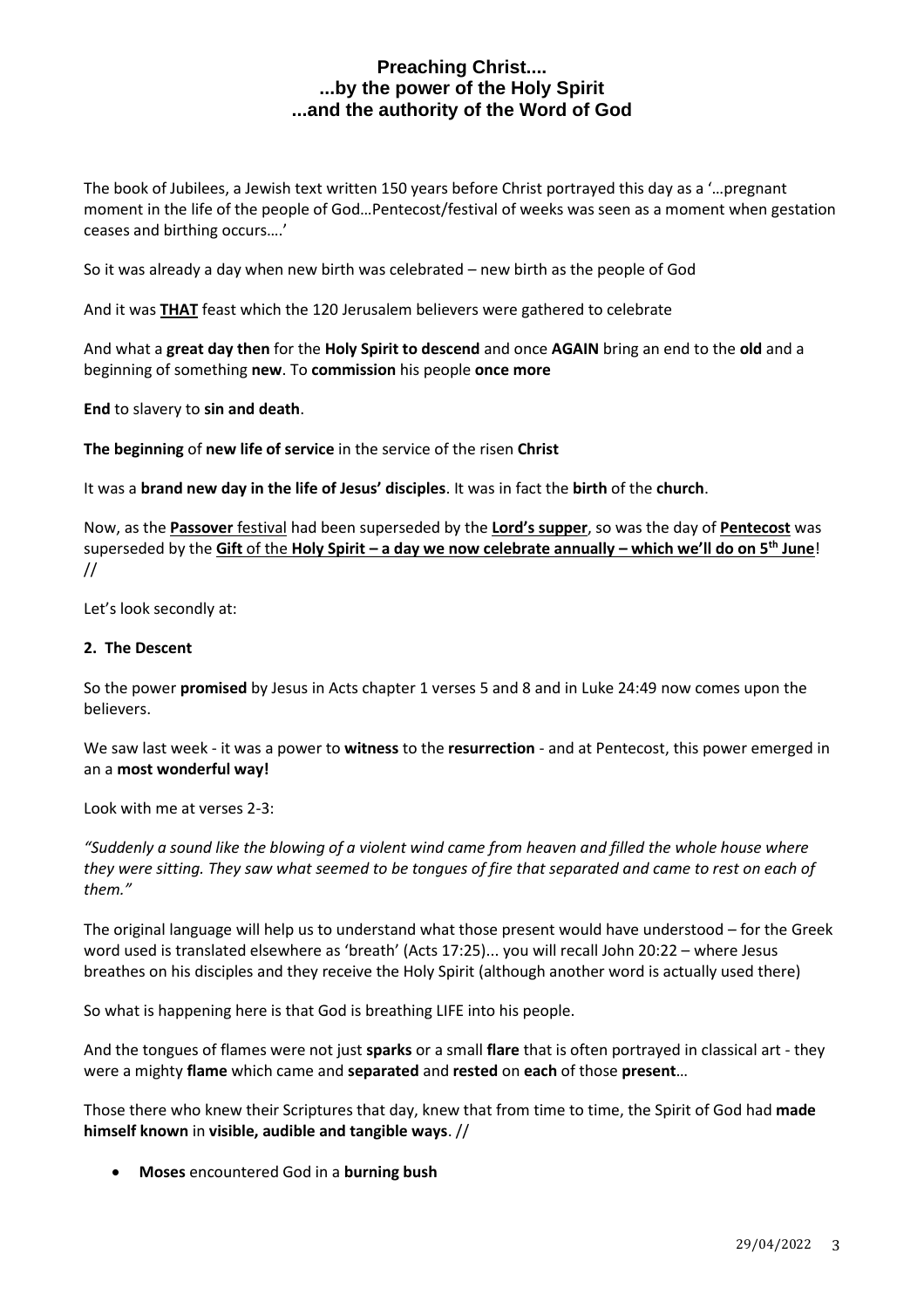- The people of **Israel** were led by a cloud by **day** and **pillar** of **fire** by **night**.
- At Jesus' **baptism** the heavens tore apart and the spirit **descended** on him like a **dove**
- And at his **crucifixion**, an **earthquake happened**, a **darkening** of the **sky** occurred

So, God had made himself known at various times with **audible** and **visible** demonstrations of his **presence** and **power**.

**Wind** and **fire** – a sure sign God was at work doing something **extraordinary**...

This wind is the **breath** of **God**, and fire *here in this incident* is his **new life**!

Wind is Spirit – Spirit is wind... pnuema... you'll recognise the word

- Did not God's spirit his **breath** move over the **deep**?
- Did not God **breathe life** into the nostrils of **Adam**?
- Did not **Job** state that the **spirit** of God has **made** me and the **breath** of the **almighty** gives me **life**?
- Did not Elijah hide his **face** when the **wind** passed him **by**
- Did not Jesus **himself** declare that the **spirit gives** life?
	- So here now on the day of **Pentecost** His **Spirit comes** among **God's people!**
	- **Unmistakable** to the **discerning**... ////

But there's one **final** manifestation of the Spirit's **dramatic descent** into the **lives** of these **believers** is reported.

We've seen the wind, we've seen the fire, but what about the different languages these people were speaking?

Have a look with me – v4 *all of them were filled with the Holy Spirit and began to speak in other languages as the Spirit enabled them*

Remember what Jesus had promised power to be witnesses in Ch 1 ? *You will have power when the Holy Spirit comes upon you... and you will be my witnesses...*

Then – ch 2 – **immediately** the gift is given... the crowd of people who without a doubt had journeyed to Jerusalem for the Pentecost or festival of weeks, now hear **proclaimed** in their **own** language, words of **witness** from the **120** gathered **together**.

What an **incredible** thing to have been a part of!

A clear sign God is doing something remarkable.. //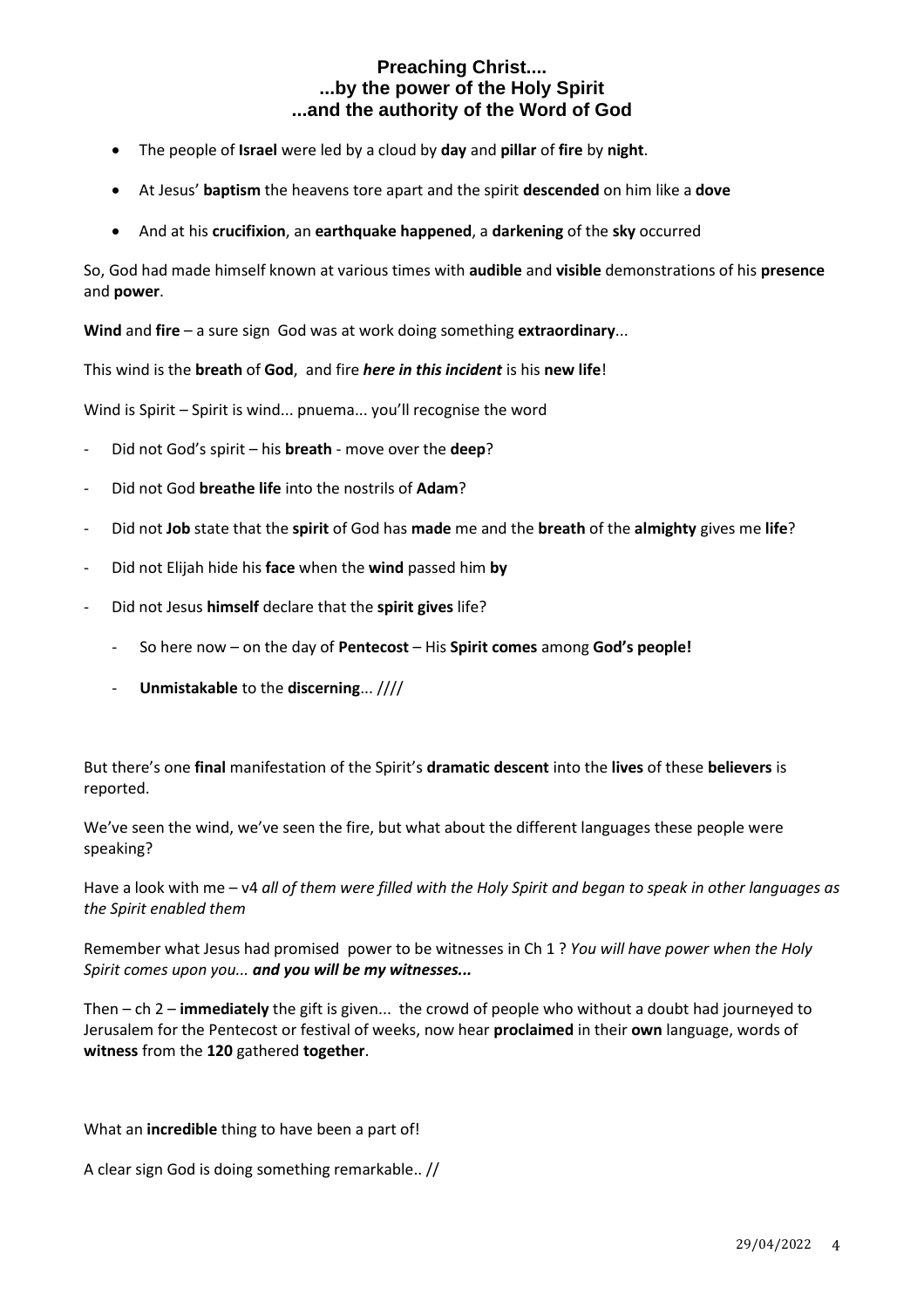They are enabled to speak different languages so that those who gathered from so many different parts of the surrounds – the names and places are all laid out there – and everyone can hear the disciples speaking in their own languages

…and this was absolutely **strategic** /// for all of those people who had come from different places would go back to where they had come from and speak of what they had seen and heard…. And of the news of Jesus who had died and was raised from the dead ///

### **Finally**

### **3. WHAT DOES THIS MEAN?**

v12 – *amazed and perplexed, they asked one another, "What does this mean?"*

That's a **great** question to **ask**!

It's a great question for **US** to us this morning – what does this **mean**?

The wind **comes**.

The fire **rests**.

…and the crowd hears the disciples speaking in their own language. ///

**120 people**....

3 **clear signs…. /**

something **remarkable was happening!!**

**Yes - God's Holy Spirit** had been released - **unleashed**! - in the lives of all God's people!

But '*what does this mean*?' for us???

**It means simply this::**

**The Spirit has come...! //**

The Spirit came upon the **believers that** day... and came upon **all believers since**

Everyone who **repents** and **believes in Jesus crucified and risen, receives** God's Holy **Spirit**... it's not possible to **BE** Christian **without** the **Spirit**.

That same Spirit is empowering **US** to proclaim the **wonders** of God as it did in those **first believers**...! ///

We have an advantage out here in the west

Just about **everyone** speaks **English**!

We don't **need** God's miraculous work to **change** our **speech**.

But we **DO** need him to give us **boldness! Courage!**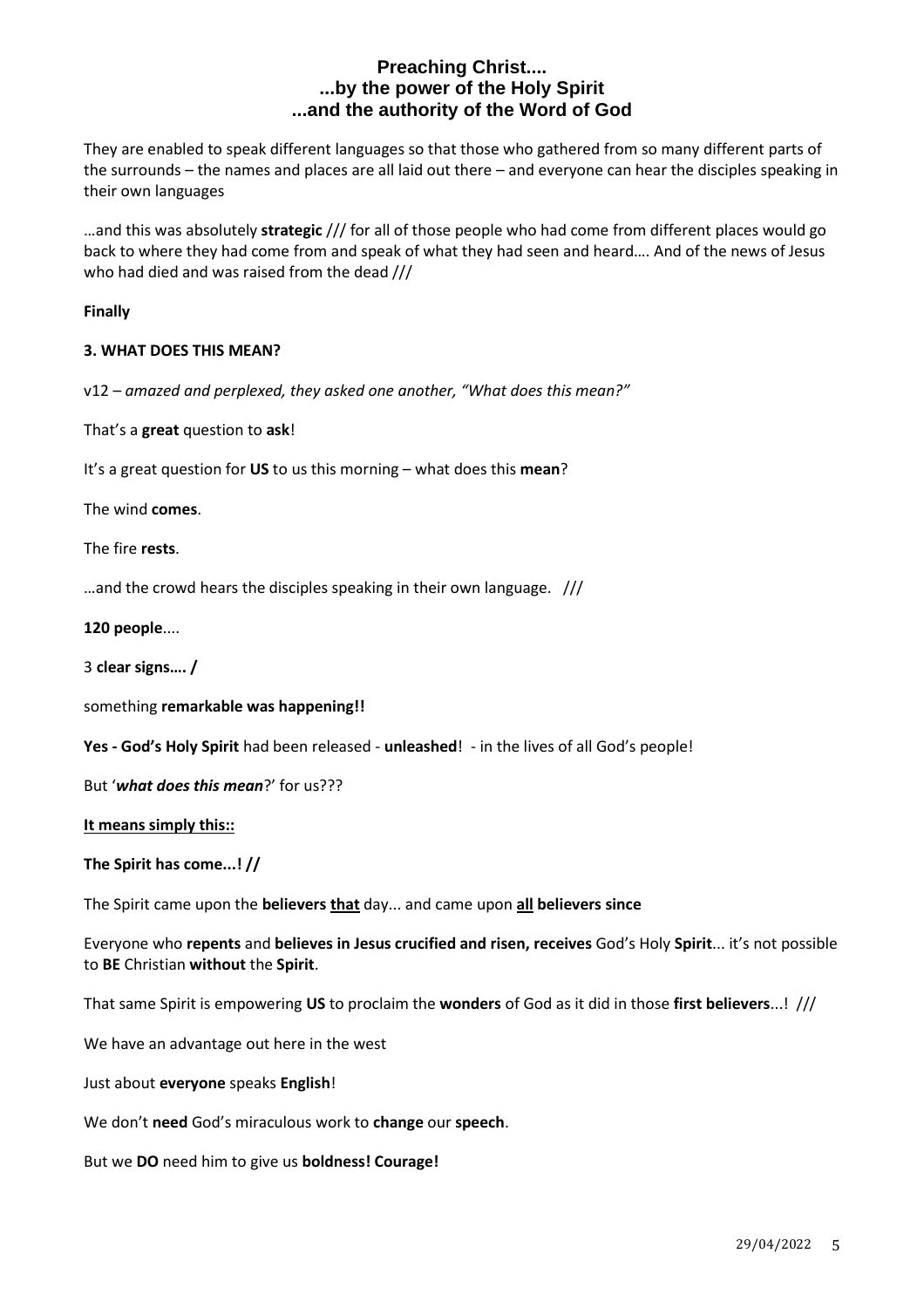Many of us are so **shy** about our trust in Jesus...

....we're shy, **awkward** // **embarrassed** when it comes to saying anything about the Lord Jesus Christ.

We fear **ridicule** and **rejection**

We fear being **misunderstood**

or being labelled a **Bible basher**

or being asked a **question** we can't **answer**

or being challenged with an intellectual **argument** for which we won't have an easy answer….

So we don't say **anything**... we keep everything **safe** and **nice**... ///

No – we're not all called to be **evangelists**...

**BUT** we **ARE** called upon to have an answer **ready** for anyone who asks us for the reason for the **hope** we **have**!

In other words, people are to see in our lives by the way we live, by the way we react to people, by our generosity, by the things we do for others, by our involvement in the local church and the people of God; they're to see that we are radically different… and when they see that we're radically different – that we have joy and hope and peace and assurance and comfort and a perspective on life – they will ask us: "how come in the face of everything that is going on around us in the world right now, you're keeping calm, you have a certain joy, you have a perspective on life that allows you to keep going; why is that??"

Will you have an answer??

First – can I ask – IS your life so radically different from those around that they are likely to ask that question?? – "Why are you so different?"

And when they do, will you have an answer?

Will you say something about Jesus?

We ought all be able to say – "I'm a **Christian**"

Three words – can you say that?

Three words! We all ought be able to say that!

We **all** ought to be able to say

#### **"Jesus is God who came to visit us as a human being"**

We **all** ought to be able to say **"through his death and resurrection, I know I have forgiveness and eternal life"**

**Can you say that?**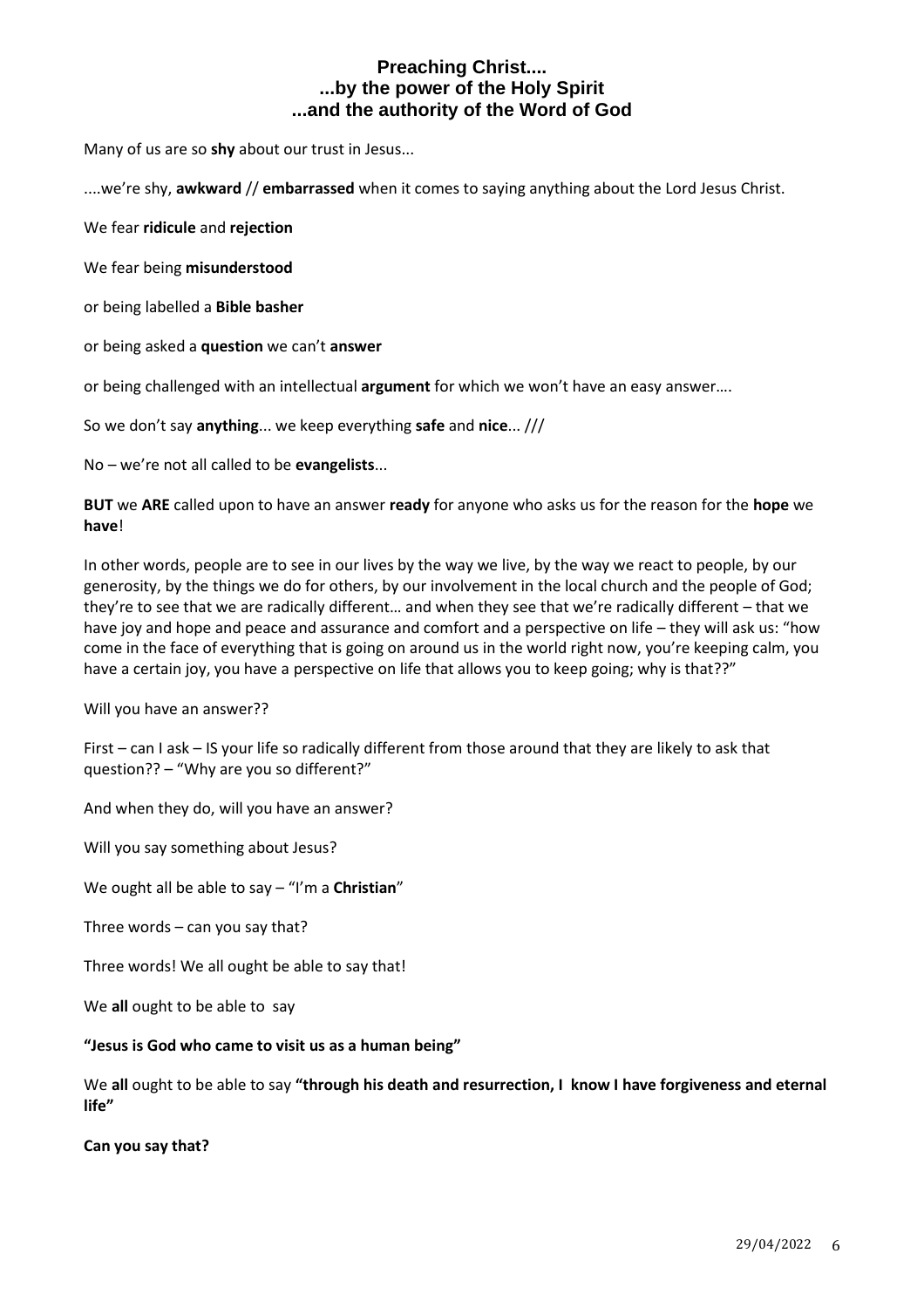We all ought to be able to say that our relationship with God is something that changes our life everyday and impacts us everyday

Are you able to say that?

...friends, the Holy Spirit **empowers** believers to **witness** to the **resurrection reality**!

…back then… and here right now.

If 120 of them on that day could speak **other languages** to tell the **wonders** of God... is it not possible for us - empowered by the same Holy Spirit, to tell just *something* of the wonders of God in **English**? //

Brothers and sisters - there are **great** signs here that God's **Holy Spirit IS** at work among us....

There's new life among us... there are **new Christians in some of our churches**... a **new** congregation at the Cathedral.... new **clergy** in some of our **churches**…

I feel that there is a fresh **hunger** for the word of God

A feel that there **IS** a desire now to reach people who do not know Jesus… with the saving news of Jesus…

God IS at **work** here **by his Holy Spirit**... //

many among us **long** for God to be at work by His **Spirit**... **in** and **through** us... to bring **many** more people into relationship with **him**?

Many of us long for people to **hear** the **wonders** of God – **see** great **signs** of God - - and start asking *"what does this mean?"*

------

Do you actually **believe** in the power of the **Holy Spirit** to **work in** and **change people's lives**?

- in **YOUR** life...?

Do you believe you are **indwelt** by the **Holy Spirit** and have been given **power** to **witness** to God's **work** in your life? – to witness to your **experience** of **Jesus**?? //

Then… don't hold **back!**

Walk **closely** with God by his Spirit – and pray for **opportunities** by his **Holy Spirit** – to tell others **something** of the reality of Jesus.

**Allow** God's spirit – to give you **boldness** and **courage**…

Pray you'll be given **wisdom** and **clarity** – to know **when** to say something about **Jesus** and **how** to say **it**…

And **pray** with me – that through the **empowering** of God's **Spirit**… **many** of us… will be **released** from our **shyness** and **fears** – to become **confident** in who we are as **believers** – so that **more** people will ask us why we are people of **joy** and **hope**…. //

Our world is facing **massive challenge**…